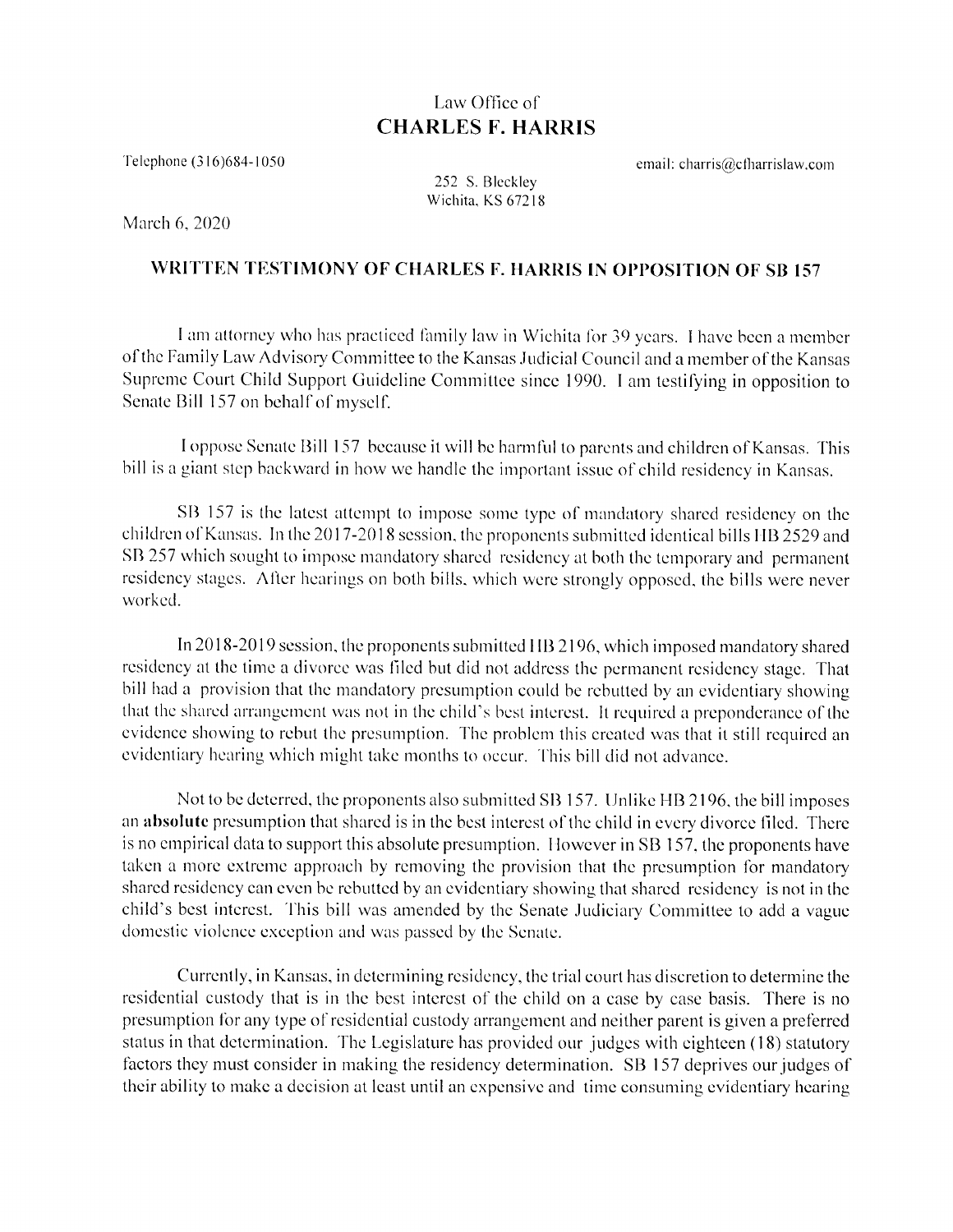March 5, 2020 Page 2

can be conducted which might be months after the entry of the temporary order. This "one size fits all" approach might work for hats but it certainly does not work for our children.

In 2018, after the two bills failed to advance, Blaine Finch, former Chair of the House Judiciary Committee, requested that the Judicial Council conduct a study of the issue of mandatory or presumptive shared residency which has been adopted by some states. I was the Chairman of the Family Law Advisory Committee that conducted the study. We looked at a number of states that had adopted some type of presumption or preference for shared residential custody as compared to the flexible, discretionary approach we use in Kansas.

The study revealed these mandatory shared residency provisions actually increased litigation. As originally drafted, SB 157 did not contain an exception for cases where there is a history of domestic violence. We also found that most of the states that had adopted mandatory shared residency provisions, had been forced to carve out exceptions for those situations involving abuse or drug/alcohol issues to protect the children. SB 157 requires that in every case, when a divorce is filed, the court is must impose an equal shared residential custody arrangement. This makes no sense and will be bad for the our children. In the amended version, a vague domestic violence provision was added but the way it is worded the bill still requires an evidentiary hearing to present the documentation, during which time the mandatory shared arrangement will be in effect.

Contrary to the claims made by the proponents of mandatory shared residency, the study revealed that judges in Kansas are regularly awarding shared residential custody in both agreed and contested situations. We have come a long way since 1994 when the Kansas Supreme Court first incorporated a special formula for calculation of child support in shared residential custody situations.

The Judicial Council study concluded that the flexible arrangement we now have in Kansas where the judge exercises discretion by applying the eighteen statutory factors on a case by case basis, is the best way to deal with this important issue.

Even as amended, SB 157 creates a constitutional problem because it will not apply to paternity cases. As a result, children in paternity and divorce cases will be treated differently, creating an equal protection defect.

SB 157 has two additional significant detrimental effects. It would have the effect of automatically reducing child support by between 66% and 75% by imposing shared residency in every case because of the special shared child support formula contained in the Kansas Child Support Guidelines. Clearly, for some proponents this is an unstated goal. It also automatically